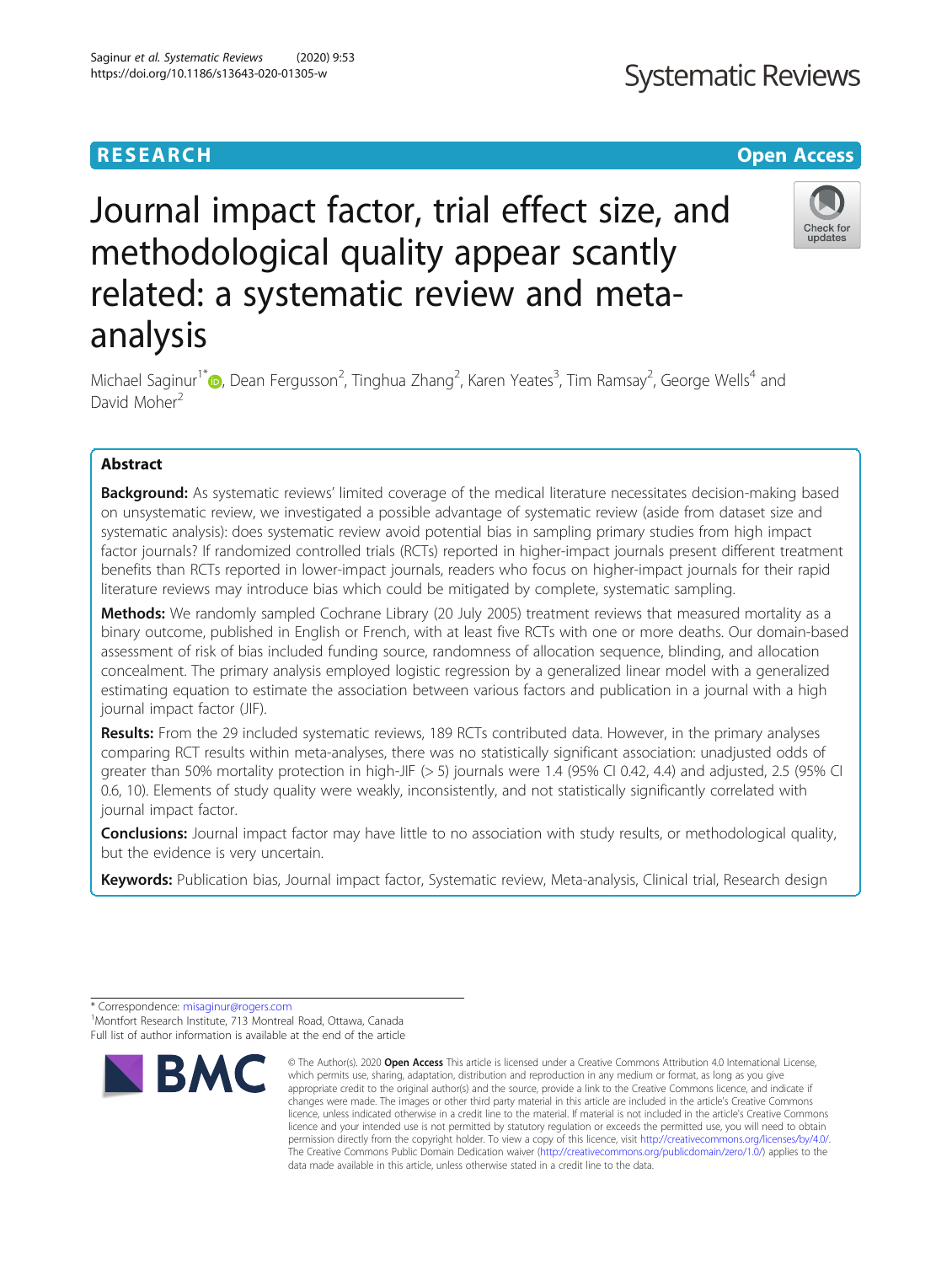#### Background

Most  $[1-5]$  $[1-5]$  $[1-5]$  $[1-5]$  $[1-5]$  but not all experts  $[6-8]$  $[6-8]$  $[6-8]$  $[6-8]$  $[6-8]$  recommend systematic review as the most authoritative information source. On a per-study basis, systematic reviews are cited more often than primary studies [\[9](#page-7-0)], but they cover a limited number of topics  $[10]$  $[10]$ . The frequent, often necessary use of incomplete review despite epidemiologists' preference for systematic reviews begs a question about the "value added" by a systematic review. Recognized advantages of systematic reviews include limiting opaque and inappropriate retrospective data review, obtaining a larger sample [[11\]](#page-7-0), and exploring publication bias qualitatively. Does systematic review also avoid bias in selecting a sample to read up on the field of medicine  $[12, 12]$  $[12, 12]$  $[12, 12]$ [13\]](#page-7-0)? If randomized controlled trials (RCTs) reported in higher-impact journals present different treatment benefits than RCTs reported in lower-impact journals, then unsystematic inclusion of higher- over lower-impact journals from their rapid literature reviews may introduce bias, whereas the systematic review's complete sample frame would protect against biased reading. Conversely, if there is no significant relationship between journal impact factor (JIF) and effect size estimates, there would be no evidence to support systematic sampling of all studies to avoid bias in the selection of RCTs: a lack of association would support a greater trust in the primary data underpinning lay and rapid literature reviews (albeit with the caveats mentioned above in terms of data interpretation). Thus, the primary purpose of this study was to determine whether clinical trials' effect sizes are associated with JIF.

If higher-JIF trials were also of higher-quality and at lower risk of bias by design, then their results would be more valid, independent of the quantitative association between JIF and effect size. This makes study quality not only a potential confounder in the relationship between JIF and trial validity [\[14](#page-7-0), [15](#page-7-0)], but also relevant in the reader's selection of primary studies to review. Therefore, we investigated as a secondary objective whether elements of study quality were associated with publication in higher impact journals.

### Materials and methods

#### Identification and selection of relevant studies

We used a multi-stage sampling strategy to identify systematic reviews that reported on mortality as an outcome. We limited this review to the mortality outcome due to its simplicity, universality, and reliability, in order to limit confounding related to inter-study differences in measurement. Using an electronic literature search of the Cochrane Library (20 July 2005), we created a numbered list of potentially relevant systematic reviews: reviews with mortality, survival, death, casualty, or longevity in the title, abstract, or keywords. For the pilot, we randomly selected systematic reviews until we obtained two eligible systematic reviews that met our inclusion criteria. Then, a separate, computer-generated list identified the remainder of the sample. Selection criteria are described in Table [1.](#page-2-0) When a systematic review included multiple eligible meta-analyses, two authors (KY, MS) selected one meta-analysis based on the prearticulated principles of what they considered most clinically relevant. RCTs were compared within metaanalyses, as there they were independently matched by the systematic reviewers for clinical and methodological homogeneity (which reduces confounding). When there were multiple study publications for a given RCT, the "primary" journal publication was the first complete report which reported on at least 85% of the total patients and a primary study outcome.

#### Description of systematic reviews and RCTs

MS extracted the following data about the systematic reviews: date of most recent substantive amendment, clinical area, type of control, and number of systematic review extractors. At the RCT level, MS used every obtainable cited trial report to check the RCT-related data published in Cochrane. RCT characteristics not presented in the Cochrane reviews were extracted directly from the primary publications.

Cochrane always published data on mortality, on which journal(s) published the RCT, and on grades of allocation concealment. Other RCT data included in this review were journal of publication of the primary report<sup>1</sup>, country of study origin<sup>2</sup>, number of recruiting centers, funding source, randomness of the allocation sequence, blinding, number randomized, number analyzed, and analytical use of intent-to-treat. We used Web of Science JIF from 1993 (closest to the median year of publication and modeled as a continuous variable and dichotomized [[14,](#page-7-0) [15](#page-7-0)] into > 5 or  $\leq$  5, substituted by 2008 JIF in the 6% of RCTs where 1993 JIF was unavailable, not the 5-year JIF which had more missing data).

Assignment of grades of allocation concealment was determined by the 2006 Cochrane handbook [[16\]](#page-7-0)—for the purpose of this study, equivalent to the latest version [[17\]](#page-7-0), with one extension. Our change was our assignment of a "D" grade of allocation concealment ("not done") when no method of allocation concealment was described, as opposed to a "B" (unclear). This distinguished RCTs with no description of allocation concealment from RCTs that described a partial method of allocation concealment (e.g., a "B" from sealed envelopes) and reflected the observation that not reporting

<sup>&</sup>lt;sup>1</sup>First complete published report of the entire patient sample <sup>2</sup>Country of first author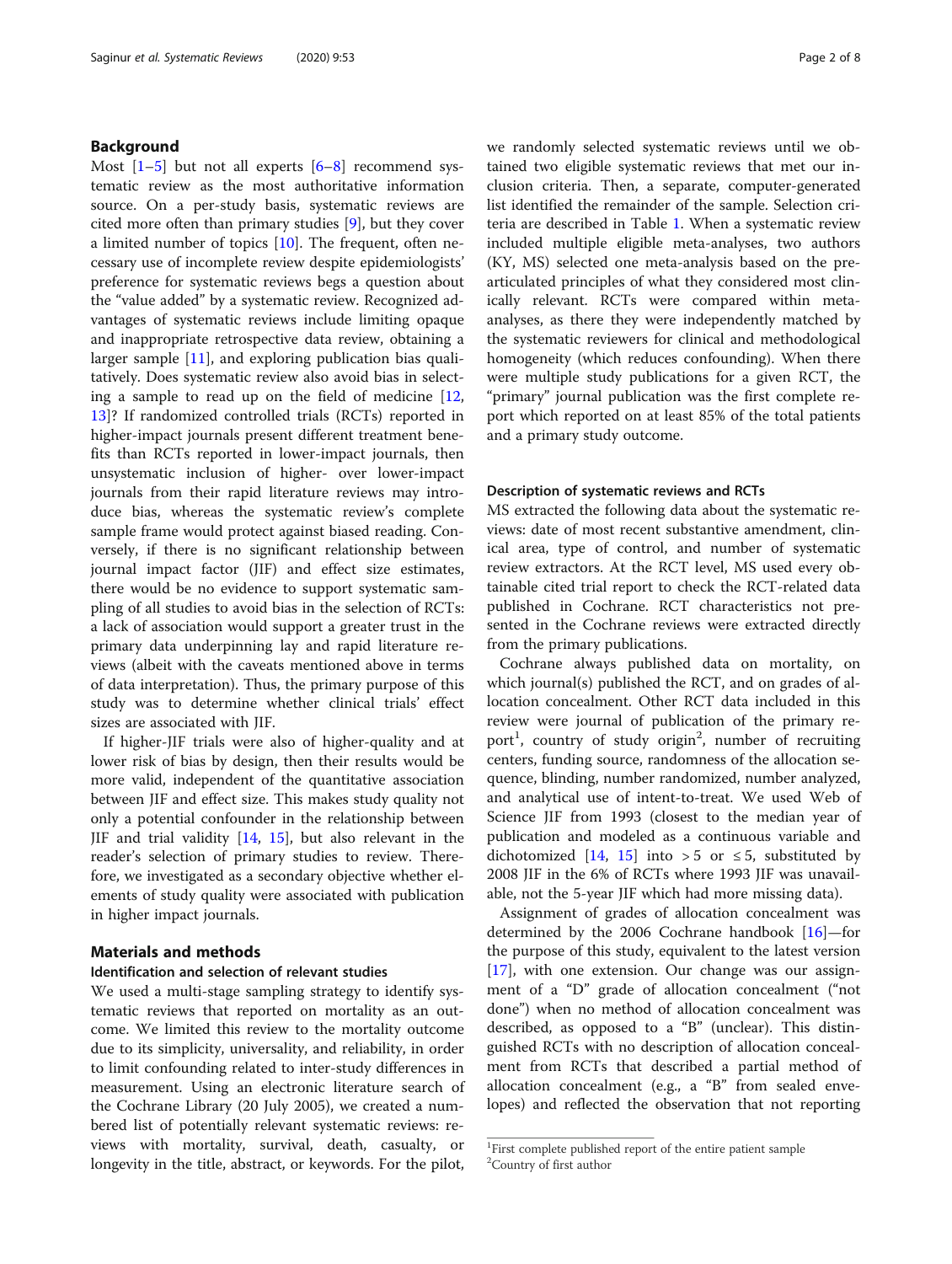#### <span id="page-2-0"></span>Table 1 Selection criteria

| a) Selection criteria for inclusion of systematic reviews |                                                                              |  |  |  |
|-----------------------------------------------------------|------------------------------------------------------------------------------|--|--|--|
| Human                                                     |                                                                              |  |  |  |
| English or French                                         |                                                                              |  |  |  |
| Binary mortality outcome                                  |                                                                              |  |  |  |
| 5 to 30 eligible RCTs with at least one death             |                                                                              |  |  |  |
|                                                           | b) Selection criteria for RCT inclusion                                      |  |  |  |
| Design                                                    | Patient-level RCT (excluded if quasi-randomized or clus-<br>ter randomized*) |  |  |  |
| Population                                                | Human                                                                        |  |  |  |
|                                                           | Any                                                                          |  |  |  |
| Intervention                                              |                                                                              |  |  |  |
| Control                                                   | Any                                                                          |  |  |  |
| Outcome                                                   | Mortality                                                                    |  |  |  |
|                                                           | Numerator/denominator in each group                                          |  |  |  |
| Journal                                                   | Journal impact factor ascertainable                                          |  |  |  |

\*Quasi-randomized, e.g., alternating allocation, allocation based on chart number, etc.; re: cluster-randomization, an exception was made for studies which randomized mothers and counted neonatal deaths

allocation concealment usually reflects the lack of a defined protocol for allocation concealment [[15](#page-7-0)].

Disagreements between MS and the authors of the systematic reviews were resolved with a second author's opinion: DF or DM on methodology and KY on medicine. JIFs were applied only after the other data was extracted, initially on a separate spreadsheet. Calculations were deferred until after data collection was complete.

#### Statistical analysis

First, the unadjusted associations between JIF and RCT statistical significance were considered across all studies, not clustered with other RCTs from the same metaanalyses. Single-predictor logistic regression models used Stata 12.1, to model JIF as a predictor of statistically significant RCT mortality differences: tests for the statistical significance ( $p < 0.05$ ) of each RCT employed a Ztest calculator for comparison of two proportions [[18](#page-7-0)].

The primary analysis described the relationship of effect size and other predictor variables with the outcome of a high JIF ( $> 5$ ), with odds ratios, p values, and 95% confidence intervals (unadjusted in Table [4](#page-4-0) and adjusted in Table [5\)](#page-4-0). A logistic regression by a generalized linear model with a generalized estimating equation was used to estimate the parameters considering a possible unknown correlation within a systematic review. An odds ratio greater than 1 suggested increased odds of higher JIF. SAS version 9.3 was used to generate descriptive statistics and for the primary analysis (by SAS Institute Inc. Cary, NC, USA.).

Secondary analyses employed multiple linear regression to determine whether or not the JIF was predictive of the effect size: the effect size measured as relative risk of mortality, standardized so that all relative risks were less than or equal to 1 (Table [6](#page-5-0)).

#### Results

From a random sample of 430 of the potentially relevant systematic reviews, 29 met our full eligibility criteria. The most common reasons for systematic review exclusion were having fewer than 5 RCTs with a death [[19](#page-7-0)] per review (32%), the review lacking data on mortality (28%), and the entire review not being reported (31% of the total, of which 95% were published review protocols and 5% were reviews that had been withdrawn). See Fig. 1 for the PRISMA flow diagram (and for the PRISMA checklist, Additional file [1](#page-6-0)).

The characteristics of the included systematic reviews and trials are listed in Tables [2](#page-3-0) and [3.](#page-3-0) Most reviews (93%) employed dual data extraction. Thirty-seven percent of reviews compared two active treatments and covered a variety of clinical topic areas, but primarily adult medicine.

Of the 308 potentially eligible RCTs, 189 were included after exclusions for missing data (e.g., JIF unavailable for a French journal) or for lacking an event in one of the trial arms. Of the 189 included trials, only 10% defined mortality as the primary outcome, but 98% reported mortality data in the primary paper. With regard to RCT internal validity, 47% included a description of truly random sequence generation, 36% double-blinding, and 30% adequate allocation concealment. Seventy percent of studies

| Systematic review records in Library<br>n=3925        |  |  |  |
|-------------------------------------------------------|--|--|--|
| Excluded $n=1326$                                     |  |  |  |
| Records identified through electronic database search |  |  |  |
| $n = 2599$                                            |  |  |  |
| Excluded not exported n=91                            |  |  |  |
| Records exported successfully                         |  |  |  |
| n=2508                                                |  |  |  |
| Excluded randomly n=2076                              |  |  |  |
| Randomly selected full-text systematic reviews        |  |  |  |
| n=432                                                 |  |  |  |
| Excluded n=403                                        |  |  |  |
| <5 RCTs per review n= 139                             |  |  |  |
| Review not reported n=135                             |  |  |  |
| Protocol only n=128                                   |  |  |  |
| $Review without known n=7$                            |  |  |  |
| Mortality data unavailable n=120                      |  |  |  |
| Survival analysis only n=9                            |  |  |  |
| Included Reviews                                      |  |  |  |
| n=29 systematic reviews                               |  |  |  |
| $m = 308$ RCTs                                        |  |  |  |
| Excluded missing data or lacking event m=119          |  |  |  |
| Included RCTs= 189                                    |  |  |  |
| Fig. 1 PRISMA flow diagram                            |  |  |  |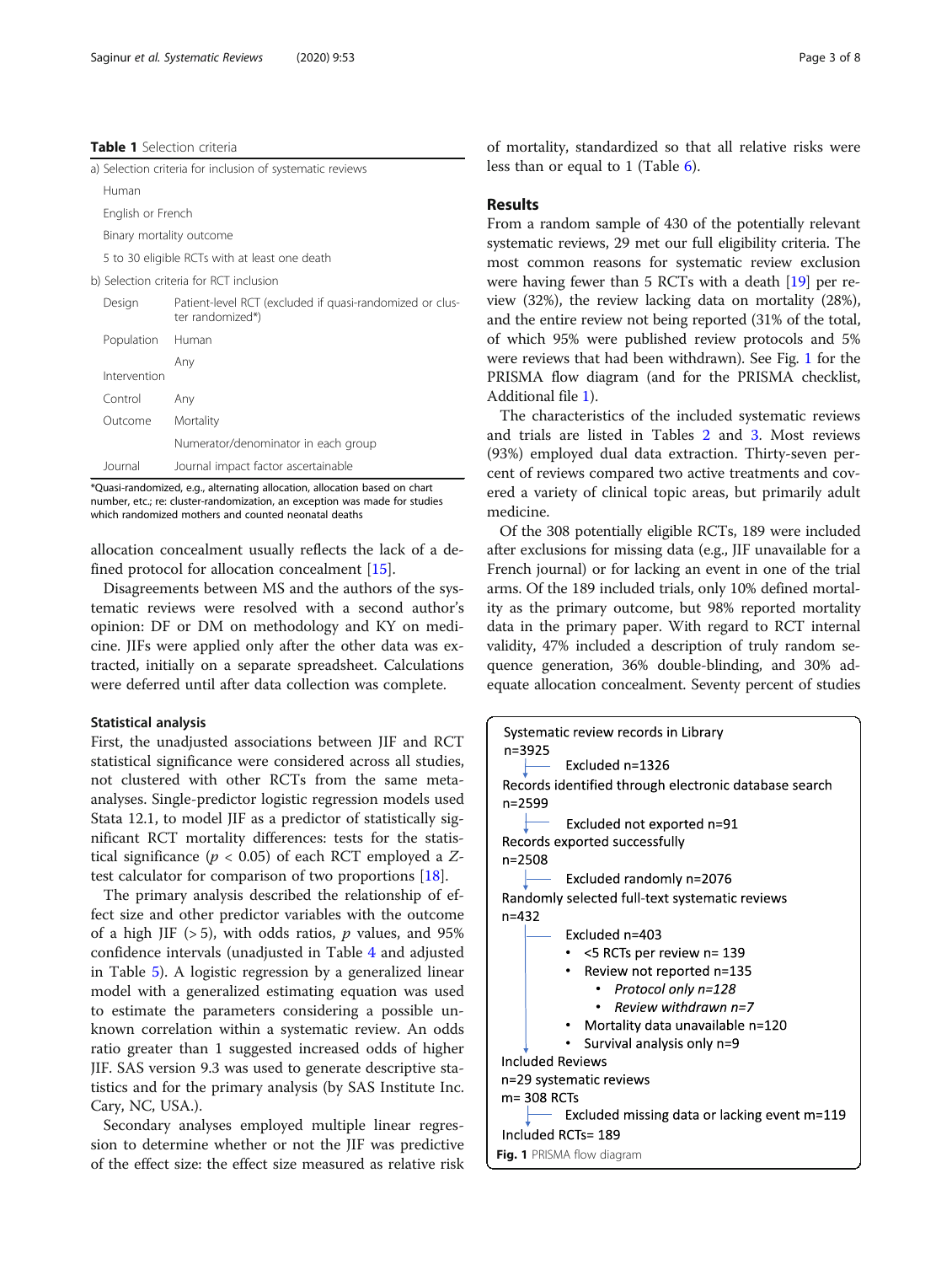<span id="page-3-0"></span>**Table 2** Characteristics of systematic reviews ( $n = 29$ )

| Systematic reviews                    |                     |  |
|---------------------------------------|---------------------|--|
| RCTs included per review, mean        | 7                   |  |
| Publication date, mean (range)        | 2004 (1998 to 2008) |  |
| 2 or more independent data extractors | 93%                 |  |
| Active control                        | 37%                 |  |
| Topic areas                           |                     |  |
| Medicine                              | 59%                 |  |
| Surgery (including anesthesia)        | 15%                 |  |
| Pediatrics                            | 15%                 |  |
| Obstetrics                            | 11%                 |  |

reported funding either from a peer-review (47%) and/or industry (30%) source. The mean RCT publication year was 1993, 11 years prior to the average publication year of the systematic reviews.

First, the associations between JIF and statistical significance were considered across all studies: not matched with other RCTs from the same meta-analysis and not adjusted for study quality. Then, JIF was a statistically significant positive predictor of a statistically significant difference in mortality rates: with an odds ratio of 1.09 per unit of JIF ( $p = 0.002$ ) or 4.4 per log-transformed JIF unit ( $p = 0.004$ ). However, the primary analyses compared RCT results within meta-analyses and adjusted for confounders such as study quality: in these models, there was no statistically significant association. In the primary model, the odds of greater than 50% mortality protection in high JIF journals were 1.4 (95% CI 0.42, 4.4.; Table [4](#page-4-0)) and in the adjusted model 2.5 (95% CI 0.6, 10; Table [5](#page-4-0)). In the secondary analysis, the relative decrease in mortality rates increased 1.4% for each unit of JIF (95% CI of the relative odds 0.96, 1.02; Table [6](#page-5-0)).

In the primary model, statistically significant individual predictors of high JIF were larger sample sizes (OR 1.014 per ten subjects), multiple study centers (OR 2.9), and industry funding (OR 2.6). Also, in the primary model,  $p$ values between 0.05 and 0.07 were observed for the individual predictors "statistically significant mortality outcome (OR 2.7)" and "medical domain." These associations were not statistically significant in the primary multipredictor model.

The trends toward increased rates of publication of trials with safeguards against bias such as allocation concealment, truly random sequence generation, and double-blinding in higher-impact reports had  $p$  values of association between 0.4 and 0.65 (Table [4](#page-4-0)); with adjustment for other predictors, however, the adjusted odds of clearly adequate allocation concealment in a high JIF journal were lower, 0.53 (95% CI 0.26, 1.08; Table [5](#page-4-0)). Mortality being a primary outcome was associated with a trend toward higher odds of publication in a higher-

#### **Table 3** Characteristics of trials ( $n = 189$ )

| Mortality primary outcome                  | 10%       |
|--------------------------------------------|-----------|
| Statistically significant for mortality    | 9%        |
| Mortality reported in primary paper        | 98%       |
| Multicenter                                | 37%       |
| Centers, mean number                       | 10        |
| Domain                                     |           |
| Medicine                                   | 43%       |
| Obstetrics                                 | 14%       |
| Pediatrics                                 | 21%       |
| Surgery                                    | 22%       |
| Country                                    |           |
| Canada/USA                                 | 33%       |
| Europe                                     | 53%       |
| Asia                                       | 4%        |
| Other                                      | 11%       |
| Random sequence                            |           |
| Unclear                                    | 54%       |
| Y                                          | 46%       |
| N                                          | 1%        |
| Allocation concealment, grade              |           |
| Adequate (A)                               | 34%       |
| Unclear (B)                                | 27%       |
| Inadequate $(C)$                           | 2%        |
| Not Used (D)                               | 37%       |
| Double-blind                               | 39%       |
| Analysis                                   |           |
| Unclear                                    | 30%       |
| As treated                                 | 29%       |
| As randomized                              | 41%       |
| Publication year, mean                     | 1993      |
| External funding                           |           |
| Peer review                                | 47%       |
| Industry                                   | 42%       |
| Not stated                                 | 11%       |
| Patients in analysis, mean number (median) | 563 (165) |
| Deaths, mean number (median)               | 56 (21)   |

impact journal (OR 1.7, 95% CI 0.55, 5.0), but a smaller effect size (relative odds 0.62,  $p = 0.18$ ).

#### **Discussion**

This systematic review is novel in having investigated the association between JIF and study results while adjusting for potential confounders and items that may introduce bias. Confounding limits the prior relevant investigations. In one study, a secondary analysis found no statistically significant association of JIF and RCT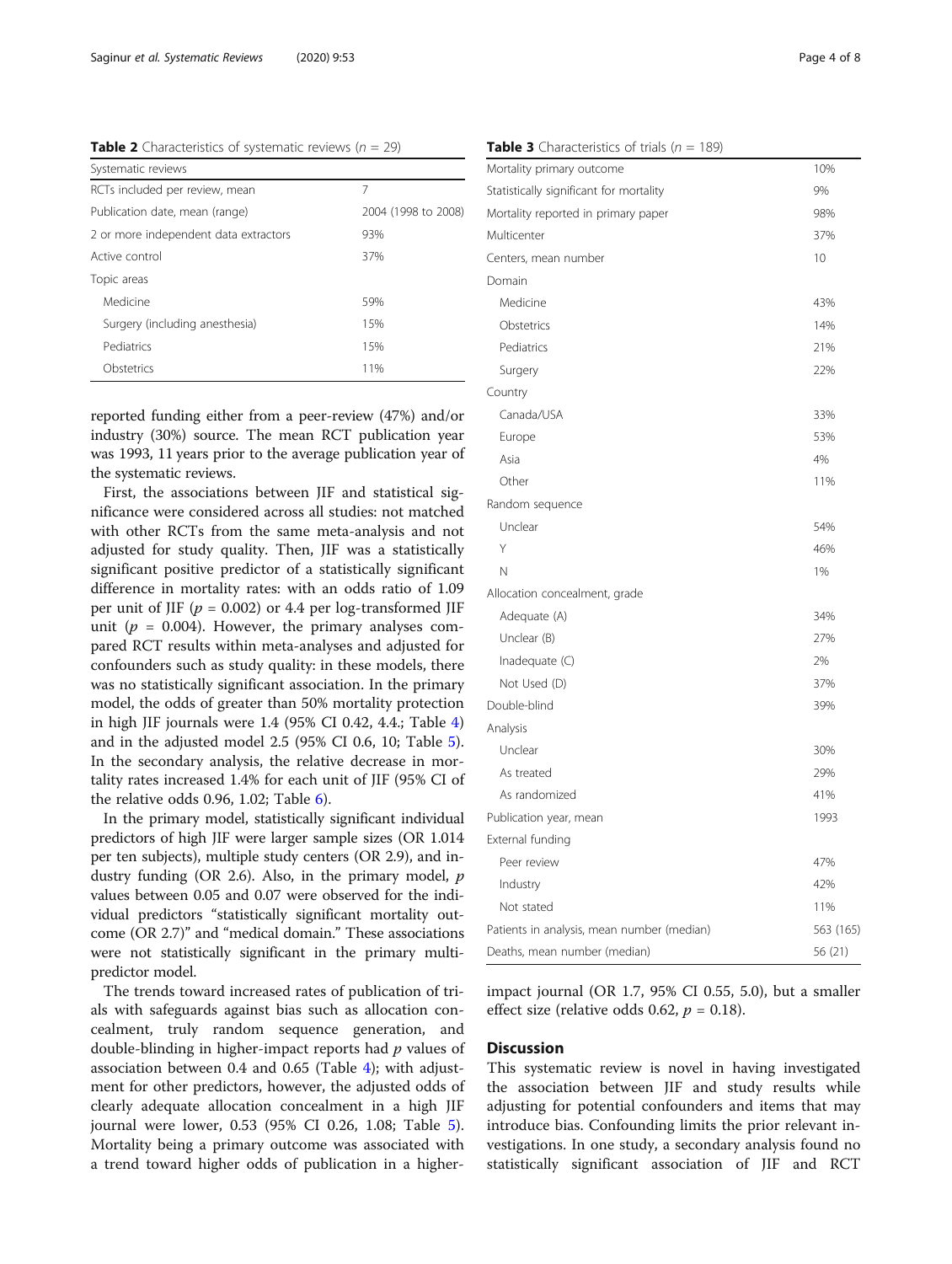<span id="page-4-0"></span>**Table 4** Univariate predictors of high impact factor  $(>5)$ 

| Potential predictors                                         | Odds ratio (95% CI)    | $p$ value |
|--------------------------------------------------------------|------------------------|-----------|
| Effect size (relative risk)                                  |                        | 0.66      |
| $0 - 0.5$                                                    | 1.367 (0.423, 4.415)   |           |
| $0.5 - 1$                                                    | Ref                    |           |
| >1                                                           | 0.774 (0.399, 1.501)   |           |
| Statistically significant                                    | 2.667 (0.962, 7.390)   | 0.06      |
| Mortality is primary outcome                                 | 1.671 (0.554, 5.038)   | 0.36      |
| Multicenter                                                  | 2.880 (1.183, 7.011)   | 0.02      |
| Medical domain                                               |                        | 0.07      |
| Medicine                                                     | 6.872 (1.180, 40.027)  |           |
| Obstetrics                                                   | 3.325 (0.264, 41.731)  |           |
| Pediatrics                                                   | 1.727 (0.3096, 9.636)  |           |
| Surgery                                                      | Ref                    |           |
| Any industry funding                                         | 2.595 (1.102, 6.111)   | 0.03      |
| Peer review funding                                          | 1.275 (0.489, 3.324)   | 0.62      |
| Random sequence                                              | 1.352 (0.641, 2.852)   | 0.43      |
| Allocation concealment,<br>clearly adequate (A) or not (BCD) | 1.188 (0.616, 2.288)   | 0.61      |
| Double-blind                                                 | 1.564 (0.544, 4.503)   | 0.41      |
| Analysis as randomized                                       |                        | 0.09      |
| Unclear                                                      | $0.427$ (0.158, 1.155) |           |
| As treated                                                   | 0.320 (0.131, 0.783)   |           |
| As randomized                                                | Ref                    |           |
| Sample size (every 10 increase)                              | 1.014 (1.002, 1.026)   | 0.02      |
| Country                                                      |                        | 0.84      |
| Canada/USA                                                   | 2.651 (0.257, 27.376)  |           |
| Europe                                                       | 2.108 (0.213, 20.864)  |           |
| Asia                                                         | Ref                    |           |
| Other                                                        | 2.000 (0.183, 21.861)  |           |

CI confidence interval

conclusions [\[20\]](#page-7-0); however, reviews of research proposals [[21\]](#page-7-0) and of conference submissions [[20\]](#page-7-0) found tendencies toward lower journal impact factor among statistically negative studies [[21](#page-7-0), [22\]](#page-7-0). Unfortunately, these reviews did not match studies by clinical questions while separating effect size estimates from testing for statistical significance [[22](#page-7-0)–[24](#page-7-0)]. A review of highly cited clinical research studies did find that the evidence they presented for trial interventions was more positive than studies published later on the same topic [[23](#page-7-0)]; however, this conflates JIF with publication year [[24](#page-7-0)].

With studies unmatched by topic area, and statistical significance as the outcome of interest, we observed a statistically significant association between JIF and study results: consistent with the results of previous studies [[21,](#page-7-0) [22\]](#page-7-0) however limited by confounding. With effect size rather than statistical significance as the measure of treatment effect, with matching for study characteristics,

|                                                              | (95% CI)              | value |
|--------------------------------------------------------------|-----------------------|-------|
| Effect size (relative risk)                                  |                       | 0.43  |
| $0 - 0.5$                                                    | 2.48 (0.61, 10.1)     |       |
| $0.5 - 1$                                                    | Ref                   |       |
| >1                                                           | 0.79 (0.32, 1.91)     |       |
| Statistically significant                                    | 1.50 (0.47, 4.84)     | 0.50  |
| Multicenter                                                  | 1.34 (0.68, 2.62)     | 0.39  |
| Medical domain                                               |                       | 0.11  |
| Medicine                                                     | 4.25 (0.82, 22.2)     |       |
| Obstetric                                                    | $0.68$ (0.06, 8.03)   |       |
| Pediatrics                                                   | 0.99(0.17, 5.71)      |       |
| Surgery                                                      | Ref                   |       |
| Industry funding                                             | 1.61 (0.71, 3.67)     | 0.26  |
| Peer review funding                                          | 0.99(0.38, 2.57)      | 0.99  |
| Random sequence                                              | 1.58 (0.63, 3.93)     | 0.33  |
| Allocation concealment,<br>clearly adequate (A) or not (BCD) | $0.53$ $(0.26, 1.08)$ | 0.08  |
| Double-blind                                                 | $0.88$ $(0.21, 3.64)$ | 0.86  |
| Analysis as randomized                                       |                       | 0.65  |
| Unclear                                                      | $0.60$ $(0.17, 2.09)$ |       |
| As treated                                                   | 0.57 (0.18, 1.80)     |       |
| As randomized                                                | Ref                   |       |
| Sample size (every 10 increase)                              | 1.012 (0.997, 1.027)  | 0.12  |
| Country                                                      |                       | 0.84  |
| Canada/USA                                                   | $2.60$ $(0.11, 63.0)$ |       |
| Europe                                                       | 1.54 (0.06, 36.6)     |       |
| Asia                                                         | Ref                   |       |
| Other                                                        | 2.42 (0.07, 84.7)     |       |

**Table 5** Multi-predictor model of high impact factor  $(>5)$ 

Potential predictors and a control odds ratio

CI confidence interval

and with statistical adjustment for important qualityrelated confounders, the odds were uncertain. The estimated OR for greater than 50% mortality protection in high JIF journals was 2.5 (95% CI 0.6, 10), and the estimated odds of mortality in higher-JIF journals was 0.986 (95% CI 0.96, 1.02).

Also consistent with pre-existing studies, this study weakly supports the use of higher-JIF studies due to RCT design features that protect against bias. In the past, a study of among alcohol intervention trials found bivariate associations between study quality and JIF that were attenuated to inconsistent non-significance in their multi-predictor model [[14\]](#page-7-0); in respirology, significance of the relationship between JIF and adequacy of allocation concealment remained with a small magnitude of association (OR 2.26)  $[15]$  $[15]$ . These design elements do not appear to predict future citations [[25\]](#page-7-0).

p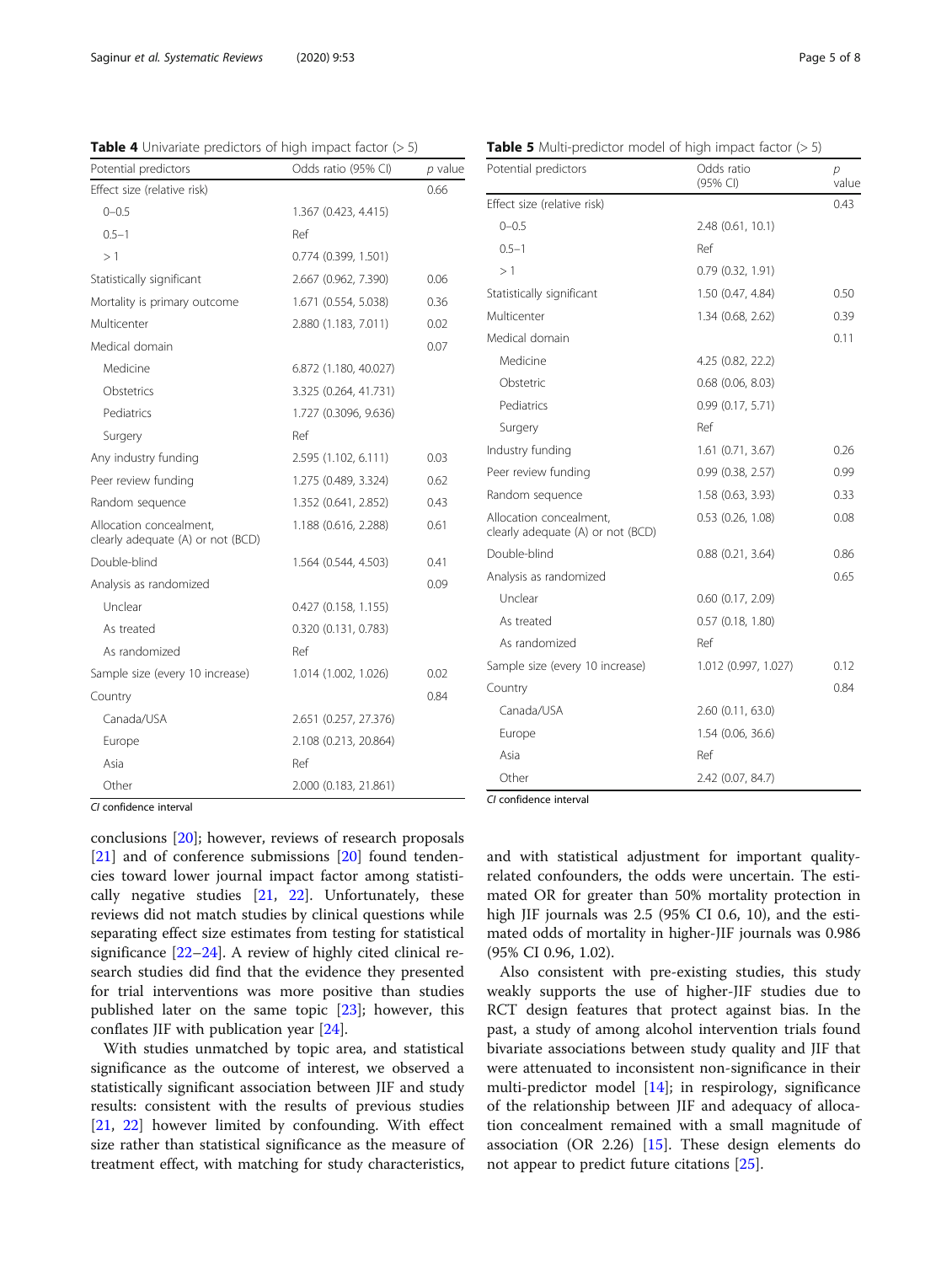<span id="page-5-0"></span>Table 6 Multi-predictor model of mortality risk

| Predictor                                                  | Odds ratio (95% CI)*           | D<br>value |
|------------------------------------------------------------|--------------------------------|------------|
| Impact factor in 1993 (per unit of<br>impact factor)       | $0.986$ (0.96, 1.02)           | 0.37       |
| Mortality is primary outcome                               | $0.62$ $(0.31, 1.25)$          | 0.18       |
| Mortality in primary paper                                 | 1.25(0.67, 2.33)               | 0.48       |
| Centers, number                                            | 0.997(0.98, 1.01)              | 0.64       |
| Industry funding                                           | $0.93$ $(0.60, 1.43)$          | 0.73       |
| Peer review funding                                        | 1.08 (0.74, 1.59)              | 0.69       |
| Random sequence                                            | $0.87$ $(0.59, 1.28)$          | 0.47       |
| Allocation concealed, clearly adequate<br>(A) or not (BCD) | 1.42 (0.91, 2.20)              | 0.12       |
| Double-blind                                               | $0.76$ $(0.48, 1.21)$          | 0.25       |
| Analysis as randomized                                     | $0.96$ $(0.56, 1.64)$          | 0.88       |
| Sample size                                                | 1.000076 (0.99989,<br>1.00026) | 0.43       |
| Europe                                                     | 0.95(0.60, 1.49)               | 0.81       |
| Asia                                                       | 1.02 (0.43, 2.39)              | 0.97       |
| Other non-USA/Canada                                       | $0.80$ $(0.38, 1.71)$          | 0.57       |

CI confidence interval

Conversely, a larger review of RCTs found a relatively large difference in the rate of adequate allocation concealment (66% vs 36%).The similar, small relative difference in blinding of providers (53% vs 41%) was also statistically significant [[26\]](#page-7-0). Their comparison differed in that studies were unmatched by topic, analyses were unadjusted, the sample frame was a narrower journal set, and a higher threshold was set for "high" JIF.

As with this study, in bivariate analyses, higher-impact factor journals reported on RCTs with larger sample sizes, and studies more likely to be industry-funded [\[27](#page-7-0)]; this study also suggested a higher incidence of multicenter studies. In both this study and larger review, the trend was toward greater reporting of all-cause mortality as a primary outcome [[26\]](#page-7-0).

Whether or not a low-magnitude association truly exists between methodological quality and JIF, publication in high-impact journals appears non-discriminatory in selecting studies with design features that protect internal validity, with larger and historically more industry-funded studies being found in higher-impact journals  $[26]$  $[26]$ ; however, the evidence remains very uncertain.

Together, the lack of association between JIF and study results, and the limited association between JIF and methodological quality, does not suggest that conservatively incorporating individual RCTs into practice would introduce significant bias in comparison to a systematic review of published RCTs. This assumes a similarly cautious approach, e.g., the use of non-interim publications [[28](#page-7-0)]; a focus on mortality in this case, or to generalize, a similarly common and measurable outcome; and the use of study results independent of their statistical significance [[29](#page-7-0)]. These published studies may present slightly greater effect estimates than those found in the grey literature [[30](#page-7-0)]. Non-systematic data review may be more bias-prone [[31](#page-7-0)], and a restricted approach to literature could sacrifice precision compared to systematic review. Rapidity of literature review and associated search restrictions exist on a spectrum: whereas physicians typically search for less than 2 min per question [\[32,](#page-7-0) [33\]](#page-7-0), most published rapid reviews include grey literature and multiple databases, while including some literature search restrictions (e.g., on date or language [\[34](#page-7-0)]). Regardless, this study's results would suggest that relevant, well-conducted primary research identified through rapid review through a search that is potentially JIF-biased can inform practice.

#### Strengths and limitations

Several study strengths lend weight to this study and its conclusions. High-quality data formed the basis of the observation: RCTs with a consistent and reliable outcome, in a wide variety of topic areas selected randomly from a fairly unrestrictive sample frame. Matching of studies was performed rigorously and independently of us by content experts. Our statistical model also allowed for quantitative adjustment for study characteristics, aside from JIF, that may be associated with study results.

This study's primary limitation is that its data represents a view of the literature from 15 years ago. Based on what we can infer, we do not anticipate that this limitation changed its primary conclusions about its null results. Publication bias has long been recognized; however, as high-JIF journals' disseminated response is recent [\[1](#page-6-0), [29](#page-7-0)], higher-JIF journals are probably publishing negative studies at least as often as they did previously. Thus, if time biased this study's results, we expect a bias away from the null: (albeit speculatively) we would not expect that temporal effects nullified an otherwise observable association. Other limitations to this study's generalizability arose from selecting the sample from systematic reviews of RCTs (which narrowed the sample frame), our restriction to RCTs published in English or in French, and removal of quasi-RCTs, which may have removed the better-reported quasi-randomized RCTs while keeping those that reported more poorly.

The primary threats to this study's internal validity relate to its retrospective observational design. Though systematic reviews match similar RCTs, a degree of residual confounding is inevitable. The data suggested associations between factors related to internal validity and JIF [[26](#page-7-0)] and between such factors and effect estimates. It is impossible to fully control for such confounders.

What further limits our statistical adjustments is that almost all of the investigated associations were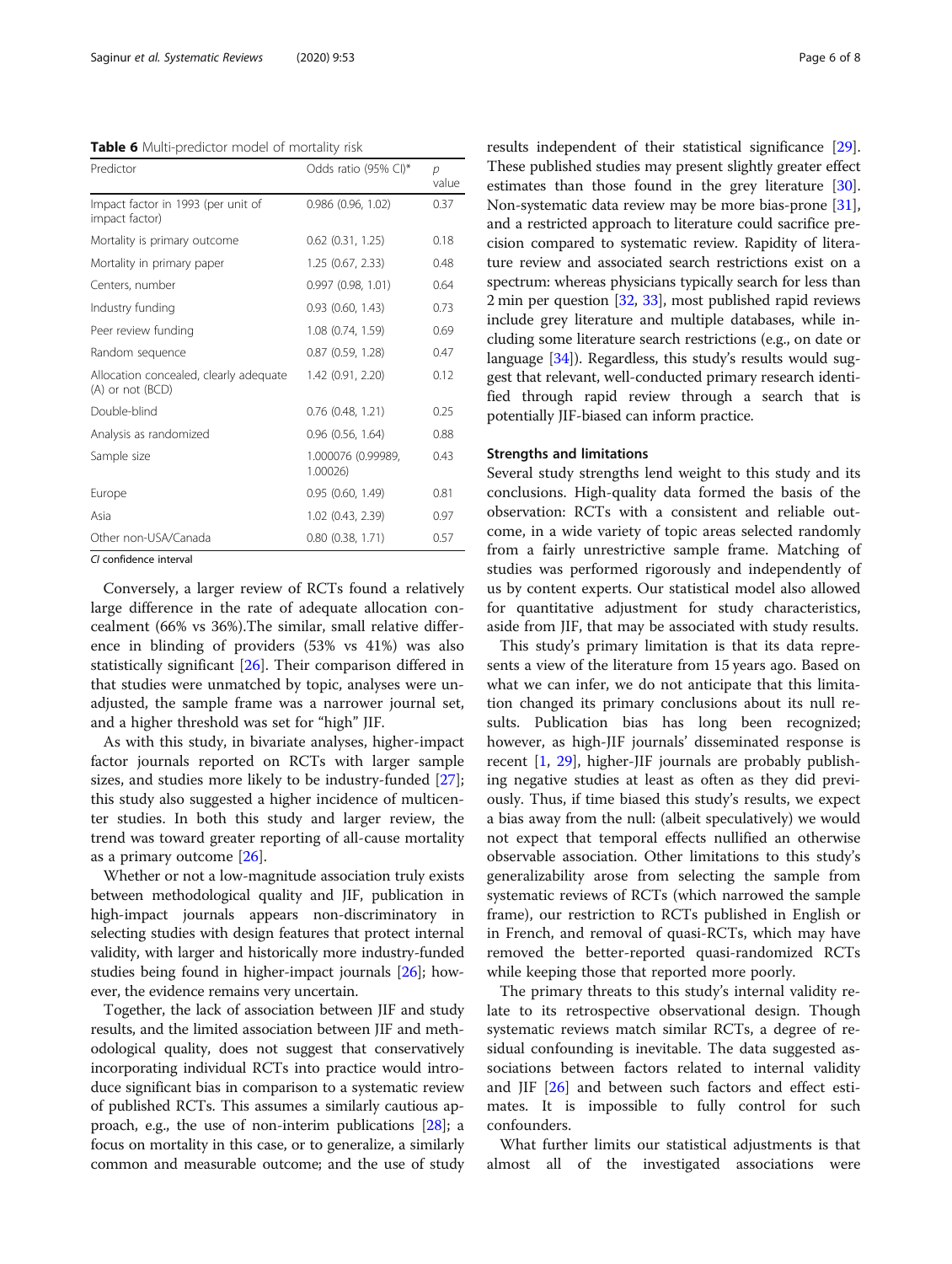<span id="page-6-0"></span>imprecise, even where observed associations were of similar magnitude to associations that were statistically significant in earlier systematic reviews of similar numbers of trials [\[35](#page-7-0), [36](#page-7-0)]. In choosing the mortality outcome, which rarely was a primary RCT outcome, this review selected an outcome that was rarely observed in many studies, which decreased this review's power both to observe a difference in the primary outcome and to adjust precisely for confounders.

Also, as suggested by the protective association between mortality as primary outcome and estimated relative risk, the study of mortality as a non-primary outcome (91% of the sample) may not be representative of other outcomes: as it may be less prone to bias and less correlated to the reporting journal's impact factor. Future research on JIF and bias should focus on trials' primary outcomes both to improve its precision and to investigate the characteristics of the results that receive the focus of reporting and dissemination.

In terms of measurement, it would have been preferable to employ a pair of independent data extractors rather than one of the main investigators. Also, for the resolution of discrepancies, there was no advance calibration of methods experts with each other, and allocation concealment was assessed via an old scale. However, the data extractor's training and experience combined with the input internationally recognized content experts supported the validity of the data extraction.

Although in broad terms we employed the current approach of domain-based evaluation of risk of bias, we did not separate the blinding of participants, personnel, and outcomes as per more recent Cochrane review guidelines [[17\]](#page-7-0): neither did we systematically collect data around attrition bias, which qualitatively was extremely limited anyway in the studies' reporting on their largely non-primary outcomes [\[17](#page-7-0)]. Adding the above-described details to the RCT descriptions would be unlikely to modify this study's conclusions, however.

A conceptual limitation in interpreting this study is that the primary journal's impact factor does not fully capture each RCT's cumulative impact on clinical practice. JIF changes differently over time for different journals; however, its rate of change is low [[37\]](#page-7-0), and, over time, across the journals we included in our study, the relationship among journals' journal impact factors was fairly stable (data available upon request). JIF does not account for secondary publications, conference presentations, guideline incorporation, lay media, and social media. Reporting on the content even within a primary paper is not homogeneous, as some results are emphasized more than others [\[38,](#page-7-0) [39](#page-7-0)]. Nonetheless, the impact factor of the original publishing journal appears to be a critical determinant of the frequency of subsequent citations [\[25,](#page-7-0) [27\]](#page-7-0) and inexorably reigns as the most recognized principal measure of publication impact [\[40](#page-7-0)].

#### Conclusion

In conclusion, study results seem not to vary with JIF, and the JIF may predict little in terms of methodological quality. The evidence is very uncertain. However, these observations would support the potential validity of readers' unsystematic literature review: buttressing arguments for sometimes using rapid literature review to guide practice that is uninformed by a preexistent, up-to-date systematic review [\[41\]](#page-7-0).

#### Supplementary information

Supplementary information accompanies this paper at [https://doi.org/10.](https://doi.org/10.1186/s13643-020-01305-w) [1186/s13643-020-01305-w](https://doi.org/10.1186/s13643-020-01305-w).

Additional file 1. PRISMA checklist. Additional file 2.

#### Abbreviations

CI: Confidence interval; JIF: Journal impact factor; OR: Odds ratio; RCT: Randomized controlled trial; RR: Relative risk

#### Acknowledgements

Jessie McGowan provided valuable early-stage bibliographic advice.

#### Authors' contributions

MS, DF, GW, KY, and DM contributed to the research idea and study design. MS, DF, DM, and KY contributed to the data acquisition. MS, DF, GW, DM, TZ, and TR contributed to the statistical analysis. KY contributed to the supervision. Each author contributed significant intellectual content during the drafting of the manuscript and revisions and accepts accountability for the overall work. All authors read and approved the final manuscript.

#### Funding

This work was supported by summer studentship from Queen's University, Canada, which was not involved in study design, or data collection, analysis or interpretation.

#### Availability of data and materials

The datasets used and/or analyzed during the current study are available from the corresponding author on reasonable request.

#### Ethics approval and consent to participate

Not applicable.

#### Consent for publication

Not applicable.

#### Competing interests

The authors declare that they have no competing interests.

#### Author details

<sup>1</sup>Montfort Research Institute, 713 Montreal Road, Ottawa, Canada. <sup>2</sup>Ottawa Hospital Research Institute, 501 Smyth Road, Ottawa K1H 8L6, Canada. <sup>3</sup>Department of Medicine, Queen's University, 76 Stuart Street, Kingston K7L 2V7, Canada. <sup>4</sup>University of Ottawa Heart Institute, 40 Ruskin St, Ottawa, ON K1Y 4W7, Canada.

#### Received: 12 September 2018 Accepted: 20 February 2020 Published online: 09 March 2020

#### References

- 1. Dickersin K, Rennie D. Registering clinical trials. JAMA. 2003;290(19):516–23.
- 2. National Health and Medical Research Council. How to use the evidence: assessment and application of scientific evidence. Assessing the evidence. level of evidence. Commonwealth of Australia. 2000. [http://www.nhmrc.gov.](http://www.nhmrc.gov.au/publications/pdf/cp69.pdf) [au/publications/pdf/cp69.pdf.](http://www.nhmrc.gov.au/publications/pdf/cp69.pdf) Accessed June 6, 2008.